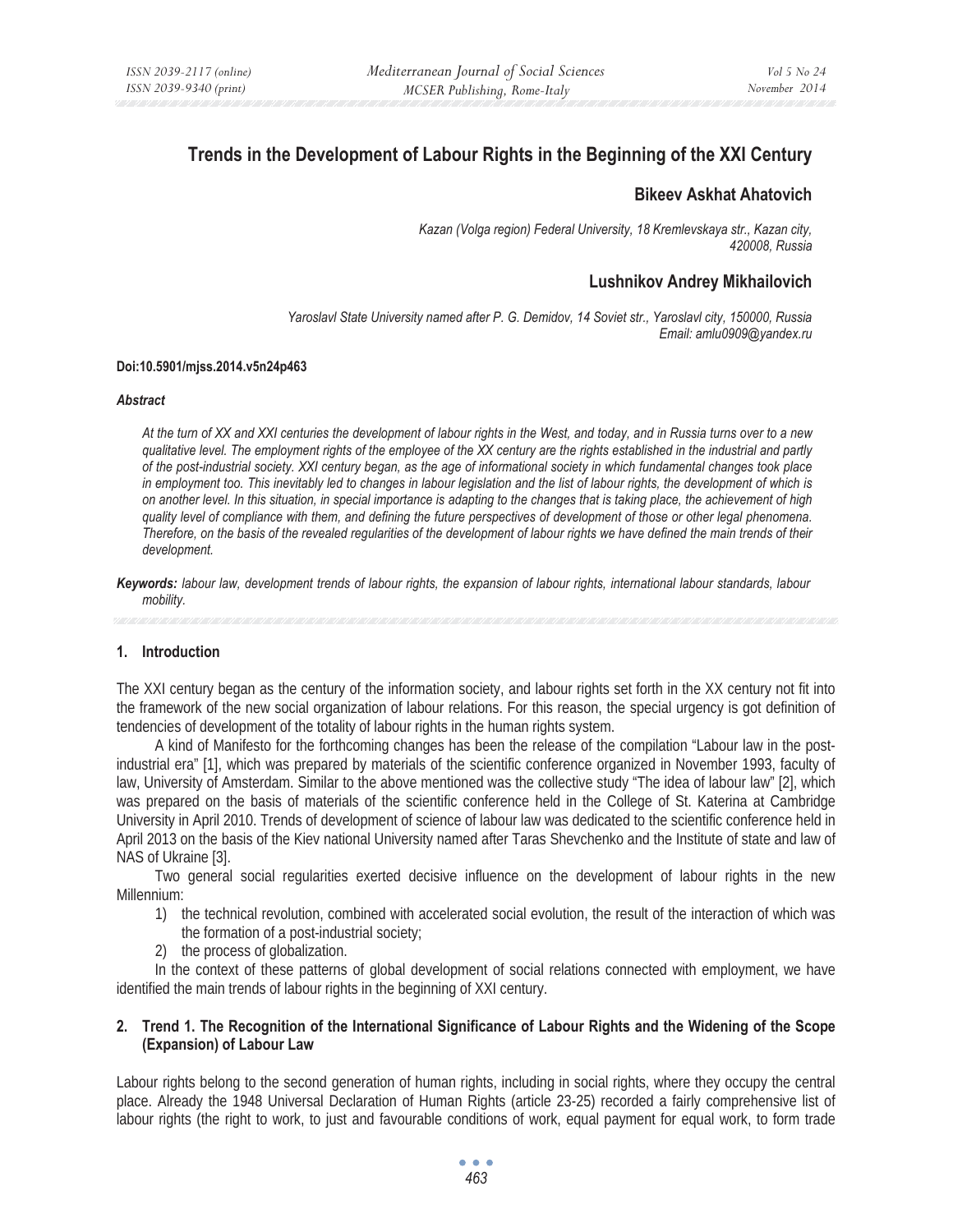| ISSN 2039-2117 (online) | Mediterranean Journal of Social Sciences | Vol 5 No 24   |
|-------------------------|------------------------------------------|---------------|
| ISSN 2039-9340 (print)  | MCSER Publishing, Rome-Italy             | November 2014 |

unions, to rest and others)[4]. The dominant position of labour law occupies in the system of social human rights, in particular the 1966 International Covenant on Economic, Social and Cultural rights (article 6 of 13) [5]. The 1961 European Social Charter (amended in 1996) establishes that the employee has 18 labour rights [6].

According to experts of the International labour organization (hereinafter referred as "ILO"), a global approach to universal "threshold rights" - set of minimum rights, which may count any person, regardless of his status as employed, which, figuratively speaking, can not be sold and bought [7]. But the specific content of labour rights (guarantee of employment, minimum wage and other labour standards) depend primarily on the economic situation of the state, which is obliged to ensure that a minimum set of labour rights to the maximum available for the economic level, but not lower than defined by the norms of international law, which emphasizes a civilizational significance of labour rights.

"Both history and contemporary politics strongly suggest that pressure to develop more effective means of international coordination to ensure respect for labour standards will increase as international economic integration deepens. Most notably, the United States and Canada obtained agreements on labour standards in tandem with new international trade agreements" [8].

Labour rights are at the intersection of natural rights (on the basis of the origin) and positive rights (in order of fixing). This versatility labour right allows you to distribute this institute for other spheres of application of the professional work, which is different from the traditional labour wage (labour professional athletes, labour, state and municipal employees; persons undergoing non-military service and others). So we can talk about further expansion of the scope of the (expansion) of the regulations of labour legislation with the purpose of social protection of the labour rights of these categories of workers. For example, analysing foreign legislation and practice of its application, I. Ya. Kiselev marks the advent of the institute of "persons like workers", "quasi-workers", which to some extent spread guarantees of labour rights [9].

It is in this direction and goes and further improvement of the Labour code of the Russian Federation (hereinafter referred as "LC RF") [10]. In particular, it appeared the head 49.1 dedicated to the work of remote workers, and 54.1 governing the work of professional athletes and coaches.

### **3. Trend 2. The Offset Value Priorities in the Content of Labour Rights in the Sphere of Ensuring the Comprehensive Development of Personality**

Scholars have proposed greater emphasis on individual employment rights, which are grounded in social ideals such as citizenship, autonomy and decent work [11]. Labour law provisions are intended to complement and reinforce the protection of personal non-property rights and other nonmaterial values, implemented by the civil law, in relation to the peculiarities of labour relations. They must ensure the rights and freedoms during the period of employment and, thus, to establish the status of "social citizenship" [12].

Due to the fact that in conditions of development of highly sophisticated technologies and distribution of computer equipment market economy cannot do without mass intellectually creative activity, to the labour market come highly skilled workers. New forms of work organization pose new requirements to the employee's personality and his ability to labour modified function of the worker.

In this respect the special importance acquires the right of a worker for vocational training. In the ILO 2004 Recommendation # 195 "on human resources development: education, training and lifelong learning" [13] it is noted that education, training and lifelong learning are fundamental and should be an integral part of social policy of the States. Today, therefore, in every developed country created and constantly improved model of the "lifetime" of the development of the creative potential of the national workforce.

Thus, the values of human rights are increasingly moved from the sphere of economic and physical safety of any person in the sphere of subjective well-being and quality of working life". Personal worker rights (the right to vocational training; the right to moral encouragement, evaluation of the work achieved; the right to privacy and protection of personal data, the right to obtain information about working conditions, the right to dignity in labour activity and protection against mobbing) will become increasingly important.

# **4. Trend 3. The Provision of Labour Law Labour Mobility of Workers, Formation of a Special Type "Transnational" and "Supranational" Labour Relations**

The XXI century is the century of globalization, which could not be reflected on the labour mobility of workers, which more and more acquires an international issue. This trend has a positive character (for example, leads to the creation of almost worldwide market) and negative (many States are unable to find their place in the global division of labour reality that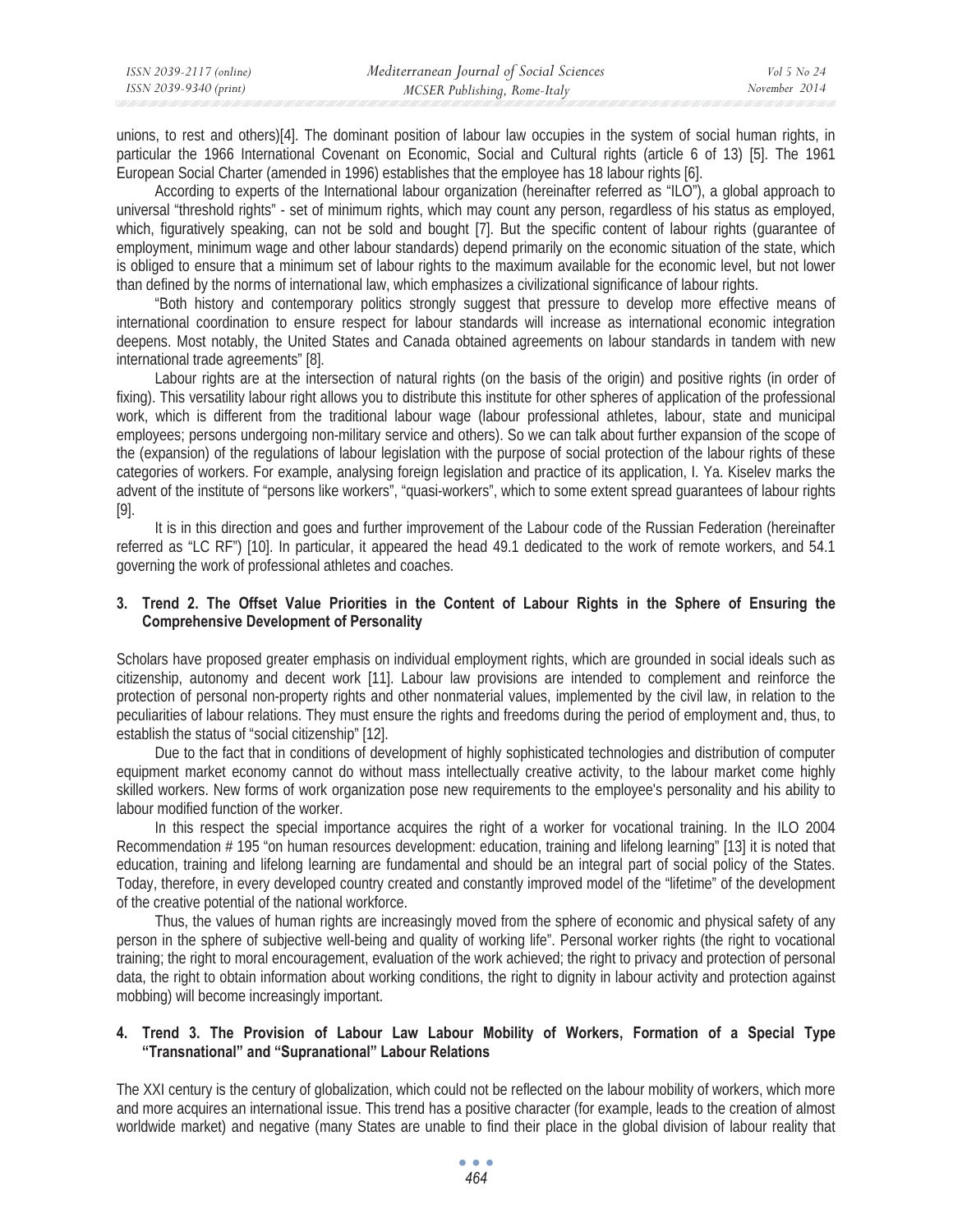leads to a regression in the legal regulation of labour relations).

In this regard, the UN General Assembly at its 24th special session, held in Geneva in June 2000, adopted a special policy aimed at maintaining social stability in the world. In February 2002 under the auspices of the ILO was formed world Commission on the social consequences of globalization, which concluded its work in 2004 was emphasized special importance in the global economy, respect for workers' rights and legal norms on the basis of fairness, solidarity and gender equality [14]. Ensuring effective employment in conditions of globalization were sent to the ILO 2008 Declaration on social justice for a fair globalization [15] and the 2009 Global jobs Pact [16].

The globalization of the labour market has put on the agenda the question of external (international) labour migration. At the turn of the Millennium international migration has become universal, reflecting the development of the globalization tendencies in different spheres of life activity of the world community. Migration is another global problem, the solution of which in the future should occur, including, and means of employment law, from the standpoint of the protection of labour rights and freedoms of all persons, regardless of their citizenship and place of permanent residence.

"Multiple international legal regimes - in human rights law, refugee law, labour law, trade law and criminal law address, to some degree, the rights and privileges that should be accorded to aliens working within the territories of states parties.

Comprehending the effects of multiple legal regimes arising at domestic, regional, and international levels is of course a difficult business, and the challenge of doing so reacts differently with different jurisprudential sensibilities: whereas some see the gradual accretion of global constitutionalism or at least a welcome form of regulatory competition, others warn of the destructive effects of fragmentation" [17].

Globalization has another aspect that is associated with ever-expanding activities of transnational corporations (TNCs). The XXI century named a special level of legal regulation of labour relations will be further developed. I. Ya. Kiselev called these employment relationships as "transnational" or "supranational", which are governed by international and national labour laws and international collective agreements [18]. In the Russian legislation these problems still to be solved.

# **5. Trend 4. Increased Flexibility (Differentiation and Individualization) in the Legal Regulation of Labour Relations in Combination with the Protection of Labour Rights**

The ability of modern labour law to acquire the necessary flexibility largely depends on its survival as a necessary and important for the social institute. Modern scientist A.M. Kurennoy reasonably believes that the problem of "flexibility at work should be recognized one of the national interests of the Russian Federation", the question that must be addressed both at the legislative and enforcement level [19].

At the turn of the century can be clearly traced the loss of industrial priority in attracting labour force. Replaced by a new type of production - flexible, innovative production and, consequently, new post-industrial types of work organization and management [20] and the emergence of non-standard forms of employment (for example, teleworkers; Agency work; part-time schedule; temporary employment).

Such atypical employment has its positive and negative consequences. The positive thing is that atypical employment allows to provide employment for those categories of citizens, for whom full-time employment for any reason, difficult or undesirable (older workers, single mothers, unemployed youth without professional skills and others). The negative consequences of the expansion of atypical employment are associated primarily with the absence or reduction of social protection guarantees of the labour rights of workers, with the lack of prospects for professional development, because the employer is not interested to invest in the improvement of professional qualifications. "Workers in these jobs are engaged on a casual or contract basis, few develop portable skills, experience or contacts (and so have no real career development) and often work unsociable hours" [21].

Therefore, the strengthening of flexibility (differentiation and individualization) in the legal regulation of the employment relationship must be combined with the protection of labour rights of the employee. You can talk about the urgent need by means of labour law to solve the problem of limits of flexibility in labour relations, to find a balance between flexibility of legal regulation of labour relations, on the one hand, and protection of employment rights of the employee, on the other.

### **6. Trend 5. Harmonization of Individual and Collective Labour Rights, Based on the Extension of Social Partnership**

This trend is connected with expanding the scope of social dialogue (social partnership), an adaptation of collective

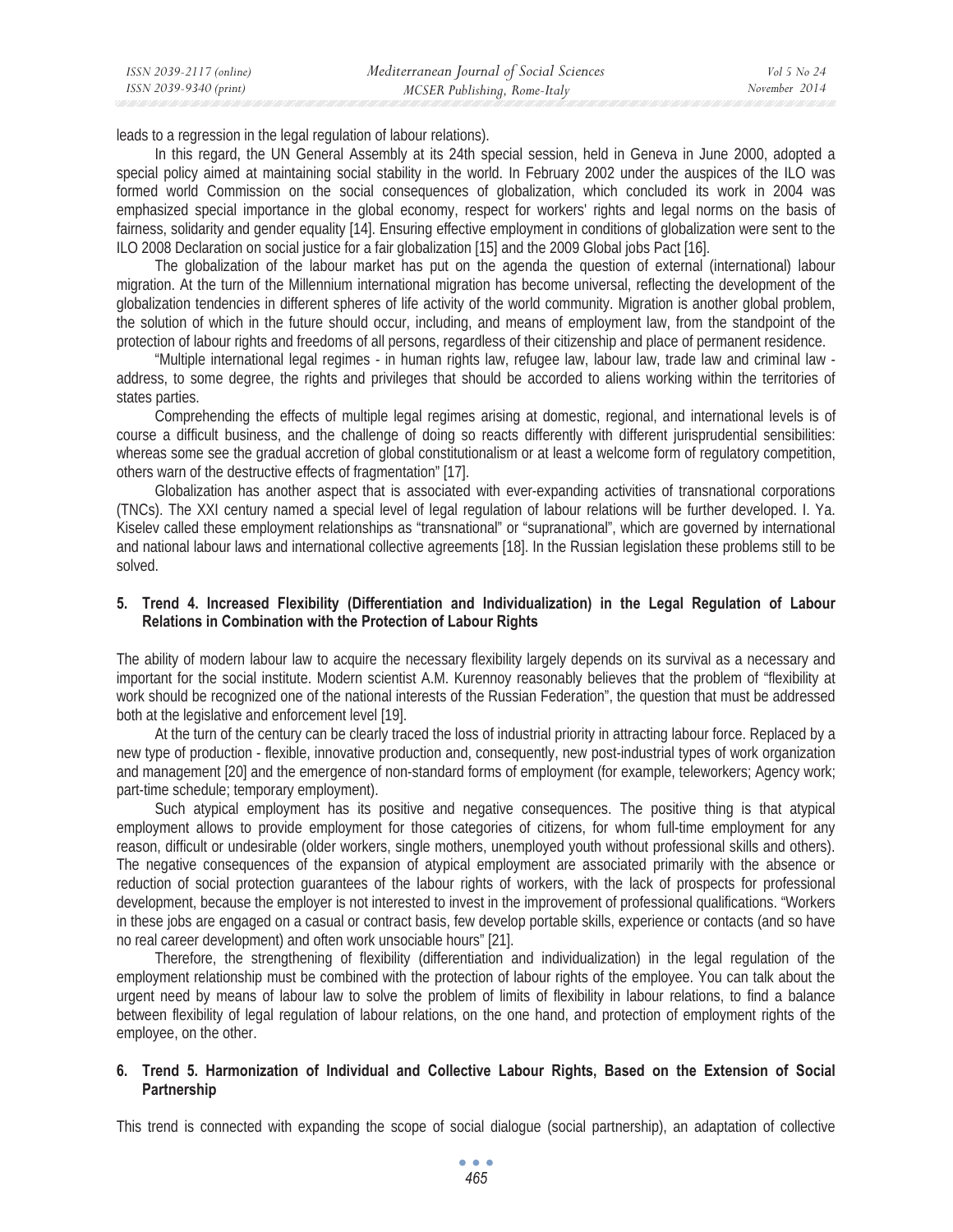labour relations to the economic realities of the XXI century.

The beginning of the XXI century was marked by significant changes in the social organization of labour reality. They are associated with the strengthening of individual (private) began in the legal regulation of labour relations and the reduced role of trade unions of workers of professional solidarity.

Meanwhile, experts of the ILO, based on generalization of modern foreign practice of labour relations, find many indications that the employers' associations and trade unions that are adapting to the modern realities of economic globalization and growing competition. They change their structure and methods, improve the mechanisms of social dialogue. In addition, practically on all continents of the state more actively than before, take part in solving social issues. All this testifies about the General trends in the development of a legal mechanism of social partnership, its adaptation to modern conditions.

As an increasing number of international associations of employees and the activation of their activity, including on the basis of the legislation of the European Union (European works councils), or on the basis of agreements between multinational enterprises and trade unions (global company councils). It is not only on the mutual exchange of information and consultation, but also about the cases of framework agreements between multinational enterprises and global Union federations.

### **7. Trend 6. The Priority of International Standards of Labour Rights**

Considering the tendency of the priority of international standards on labour rights connected with the increase of the role of generally recognized principles and norms of international labour law in conditions of globalization. It is possible to note the strengthening of the authority of international labour standards, many of which act as internal national law and even has the priority in comparison with him. Formed by the mechanism of direct provision of international legal protection of labour rights of individual workers and showing signs of becoming regional labour standards in supranational law, for example, in the countries of the European Union. In these conditions the value and the previous notions of unlimited sovereignty of the nation-state in the regulation of labour relations has been lost.

We emphasize that certain changes in Russian legislation, were the direct consequence of the ratification of international agreements, first of all ILO conventions. So, in 2010 our country ratificated Convention # 187 on promotional framework for occupational safety and health at work 2006 [22] of ILO, that has led to the fact that the Federal law dated on July 18, 2011 # 238-FZ [23] added in the LC of the RF part 14 to the art. 209, where it was first defined the concept of professional risk. Part 15 of art. 209 of the LC of the Russian Federation for the first time defined the management of professional risks.

The most complete expression of the international standards of labour rights received in the ILO conventions and recommendations. The modern stage in the development of ILO standards-related activities is inextricably linked with the adoption of the 1998 Declaration on fundamental principles and rights at work and its follow-up [24], and the concept of decent work, which is to ensure that women and men had the opportunity to obtain decent and productive work in conditions of freedom, equity, security and human dignity [25].

Thus, the strategy for the development of labour relations in the XXI century should be based on enabling equal access of all citizens to the fundamental rights and freedoms - the right to work and social security, freedom of association, equality of opportunities of each, non-discrimination and non-forced work.

#### **8. Conclusion**

Thus, the main trends in the development of labour law can be revealed today, not at the level of divination or arbitrary projections, but based on the seeds of the future today.

These trends do not deny the continuity with centuries-old process of formation and development of labour law. Moreover, they reflect general and industry-specific patterns of development law. These trends will certainly have an impact on all institutions of general and special parts of labour law. Leading systematizing factors in industry are its object and method. Accordingly, the first three trends and partly fourth connected with formation of the subject of labour law in the post-industrial era. Following from these trends affect the change in the method of legal regulation of labour relations in the XXI century.

#### **References**

Labour Law in the Post-industrial Era. Aldershot, 1994. Pp. 105, 133, etc.